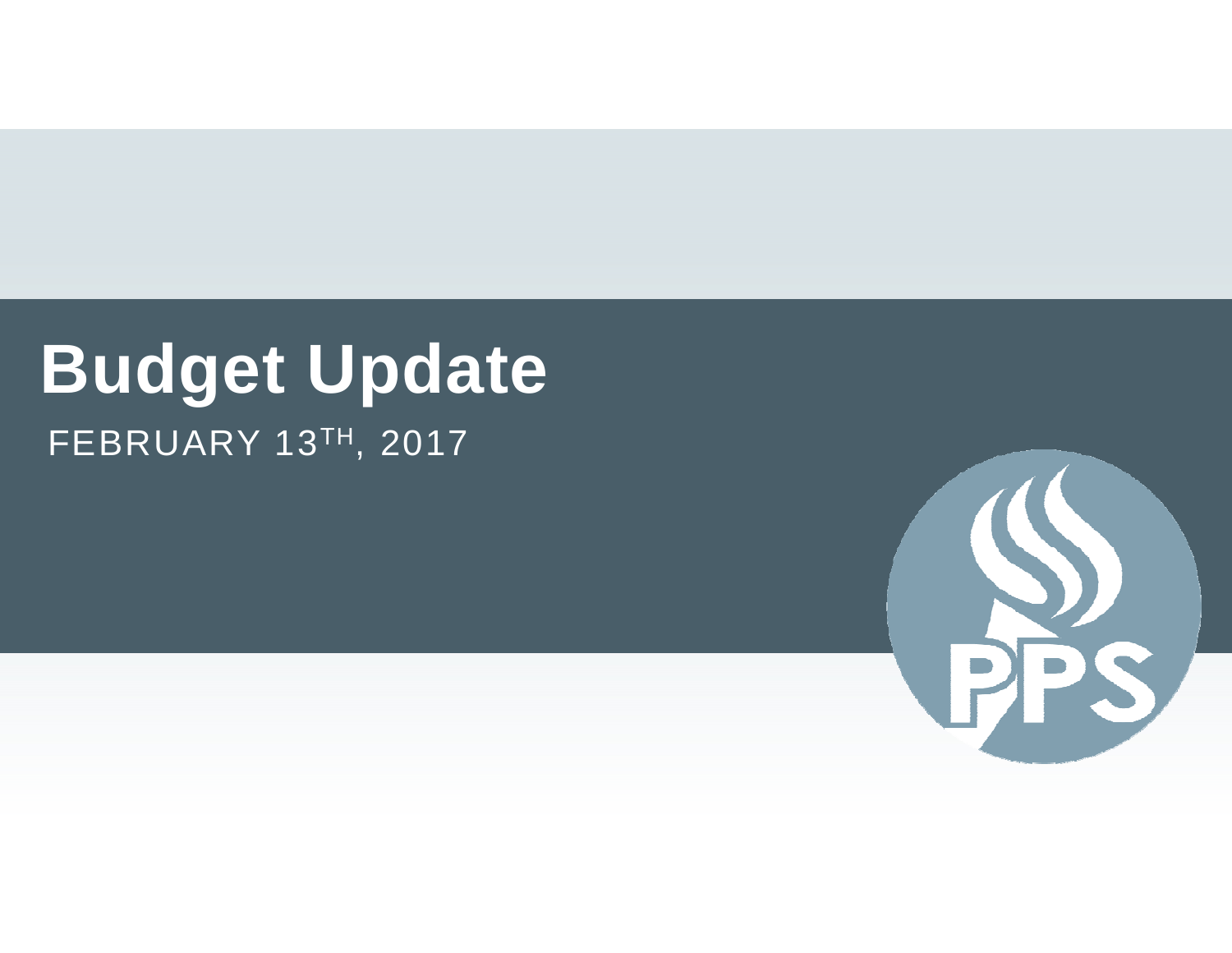

## Agenda

• Update on State School Fund (SSF)

PORTLAND PUBLIC SCHOOLS

- Our budget deficit
- Historical trends
- Closing the gap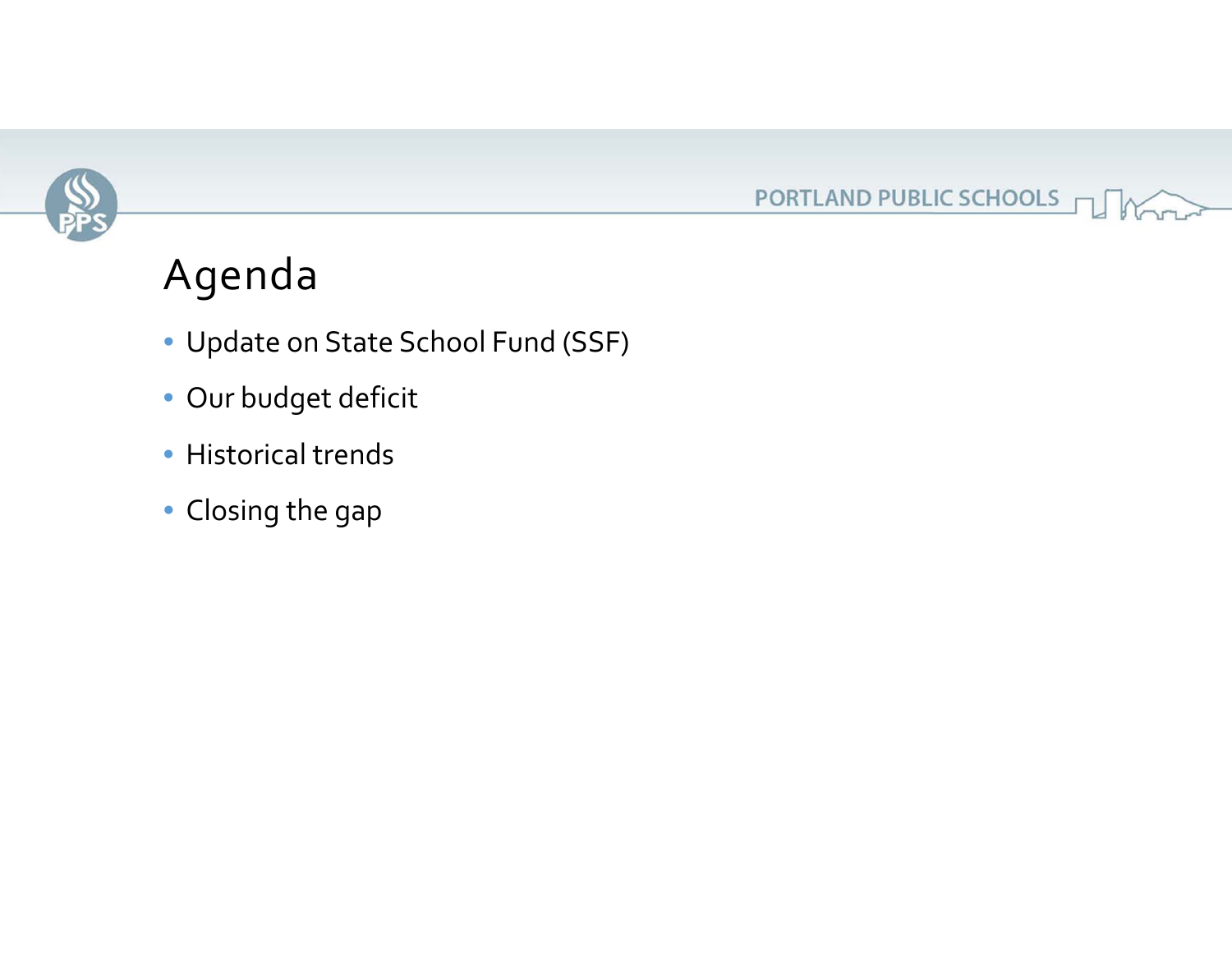



#### Why the Disconnect?

- State and Local economy strong
	- Outperformed most of the country for the pas<sup>t</sup> few years
	- $\bullet~$  Oregon unemployment declining to 5% from a high of 11.3% in 2009 $^{\text{\tiny 1}}$
	- Portland's economy diverse and creating jobs
	- Portland 2015‐16 assessed property values increased 4.5%; market values up 12.6%2

1United States Department of Labor, Bureau of Labor Statistics, Economy at aGlance – Oregon. http://www.bls.gov/eag/eag.or.htm

2S&P CoreLogic Case‐Shiller Portland Home Price NSA Index http://us.spindices.com/indices/real‐estate/sp‐corelogic‐case‐shiller‐portland‐home‐price‐nsa‐index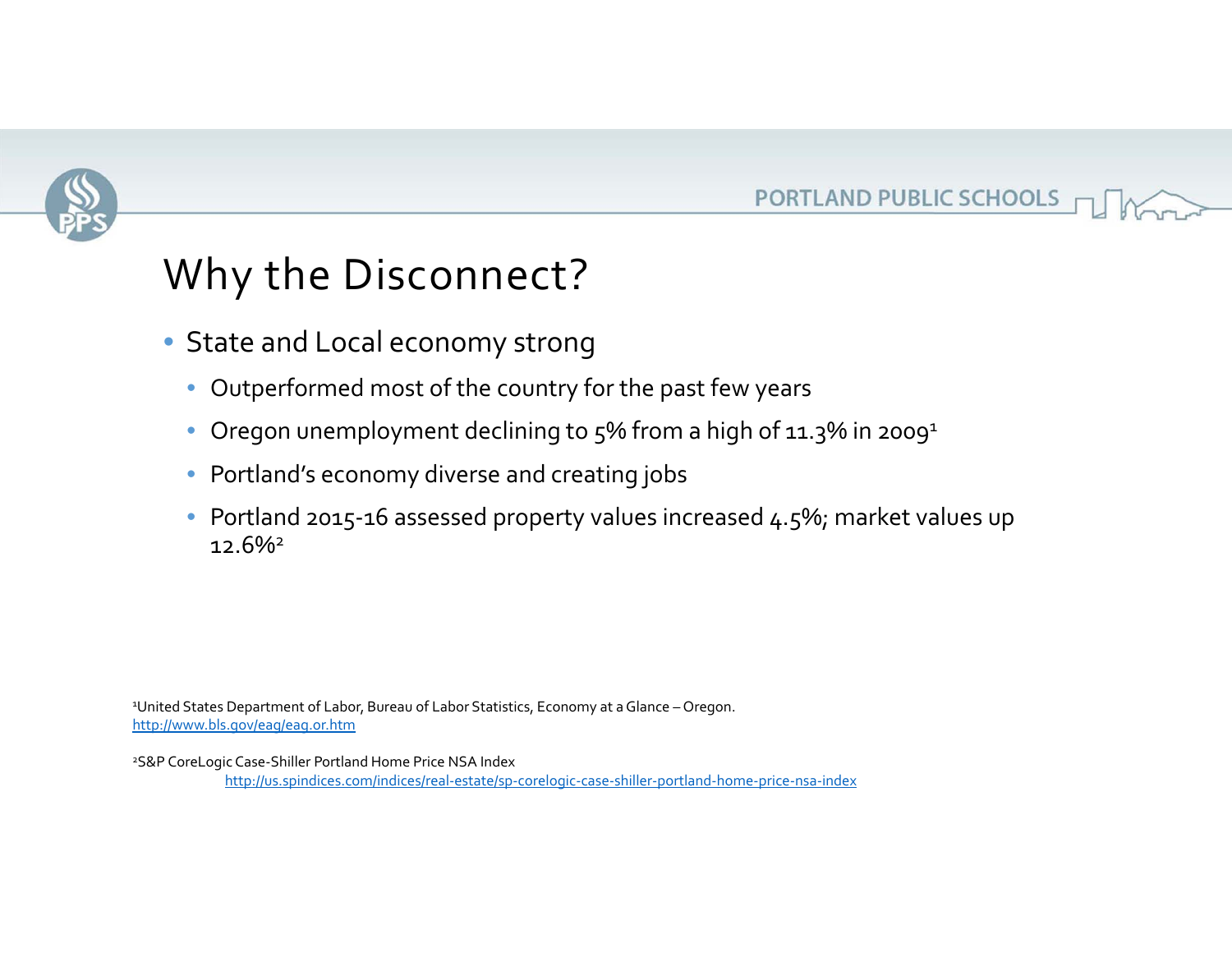



### Why the Disconnect? (continued)

- State funding pressures ‐ \$1.8 billion shortfall for biennium Revenue growth isn't keeping up with rising costs. Demands are in four areas:
	- Healthcare
	- Public safety
	- Education
	- PERS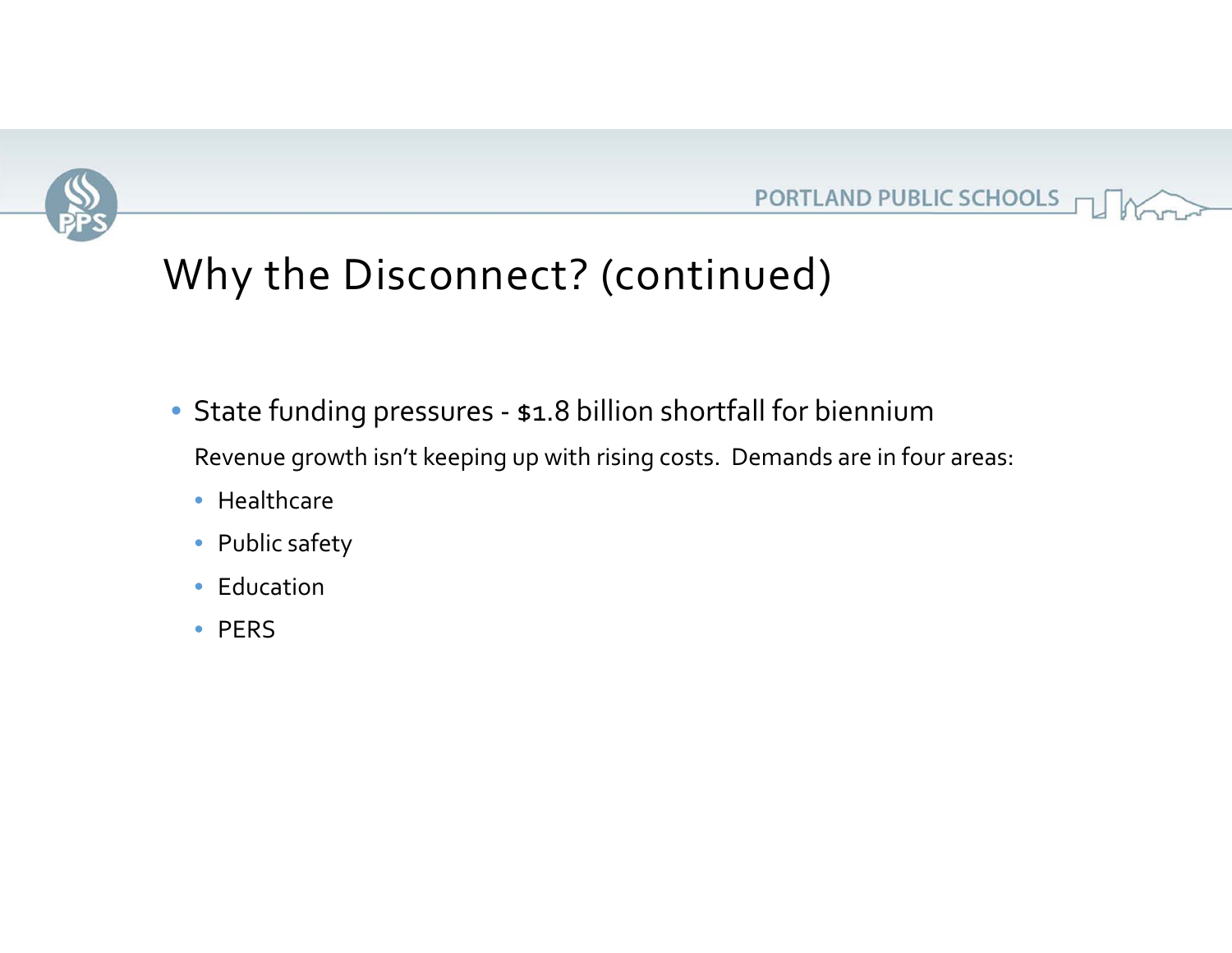

#### PORTLAND PUBLIC SCHOOLS F

#### Where we are

- State of Oregon wrestling with \$1.8 billion shortfall for <sup>2017</sup>‐19 biennium
	- Next state revenue forecast to be released February 22nd
- Co‐Chairs' proposed budget not sufficient
	- \$670 million or 8% short of"current service level"
	- \$300 million <u>lower than Governor's </u>budget released in December
	- Reduced the total % dedicated to K‐<sup>12</sup> (from 38.9% to 38.1%)
	- PPS enrollment growth slower than rest of state (PPS share shrinking)
	- SSF formula allocations do not account for regional cost differences
- $\bullet\,$  Less Title 1 funding pressure on general fund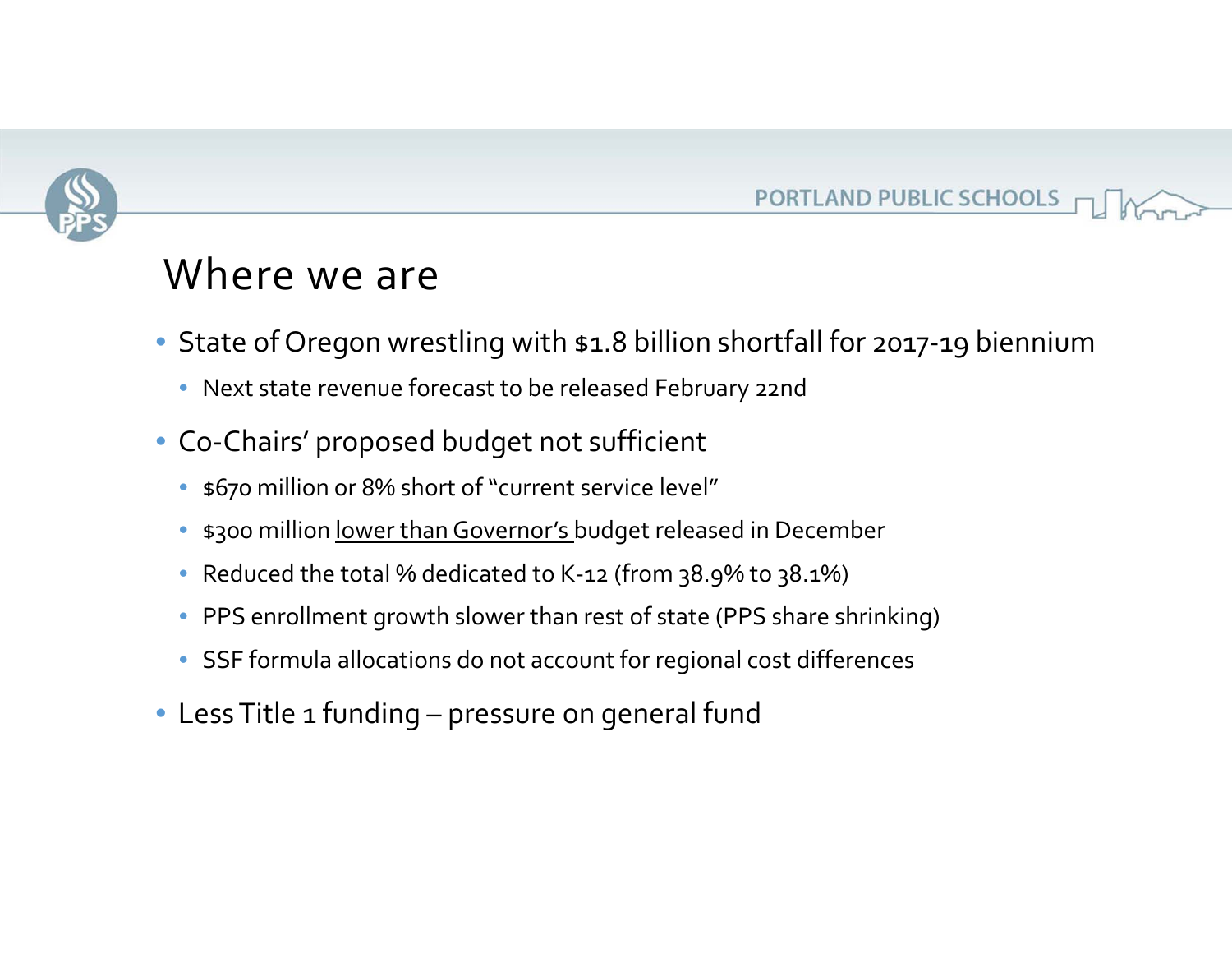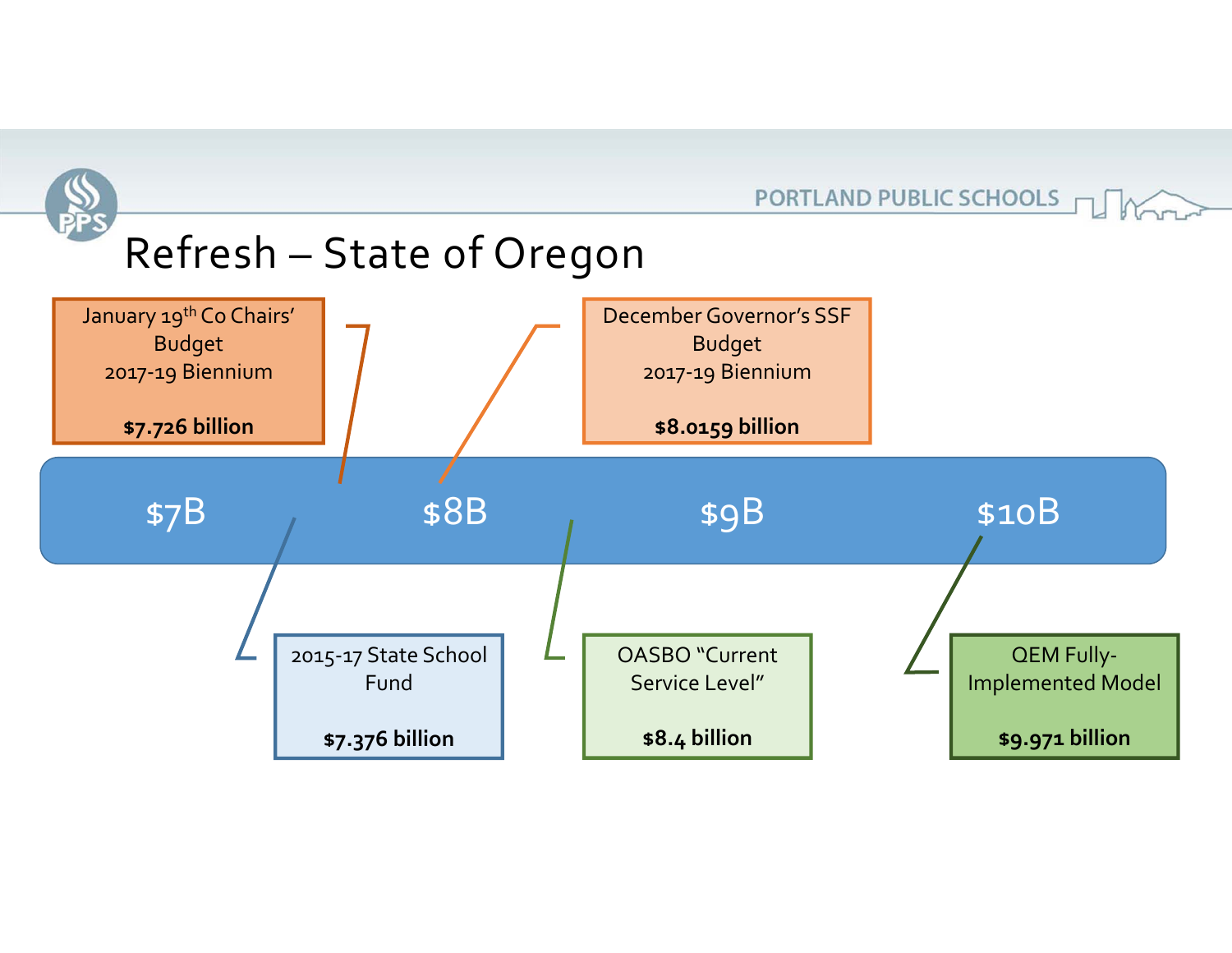



## Our Direction ‐ Aligning our Budget to \$8.1 billion

- Aligns with COSA
- Uncertainty remains
- Build reserves back ‐ <sup>4</sup> to 5% to avoid reactionary, abrupt cuts if State Funding is less
- $\bullet\,$  Budgeted reserves on a steady decline for past six years low of 2.4% by end of 2016‐<sup>17</sup> budget

**Sufficient reserves are critical given funding uncertainty**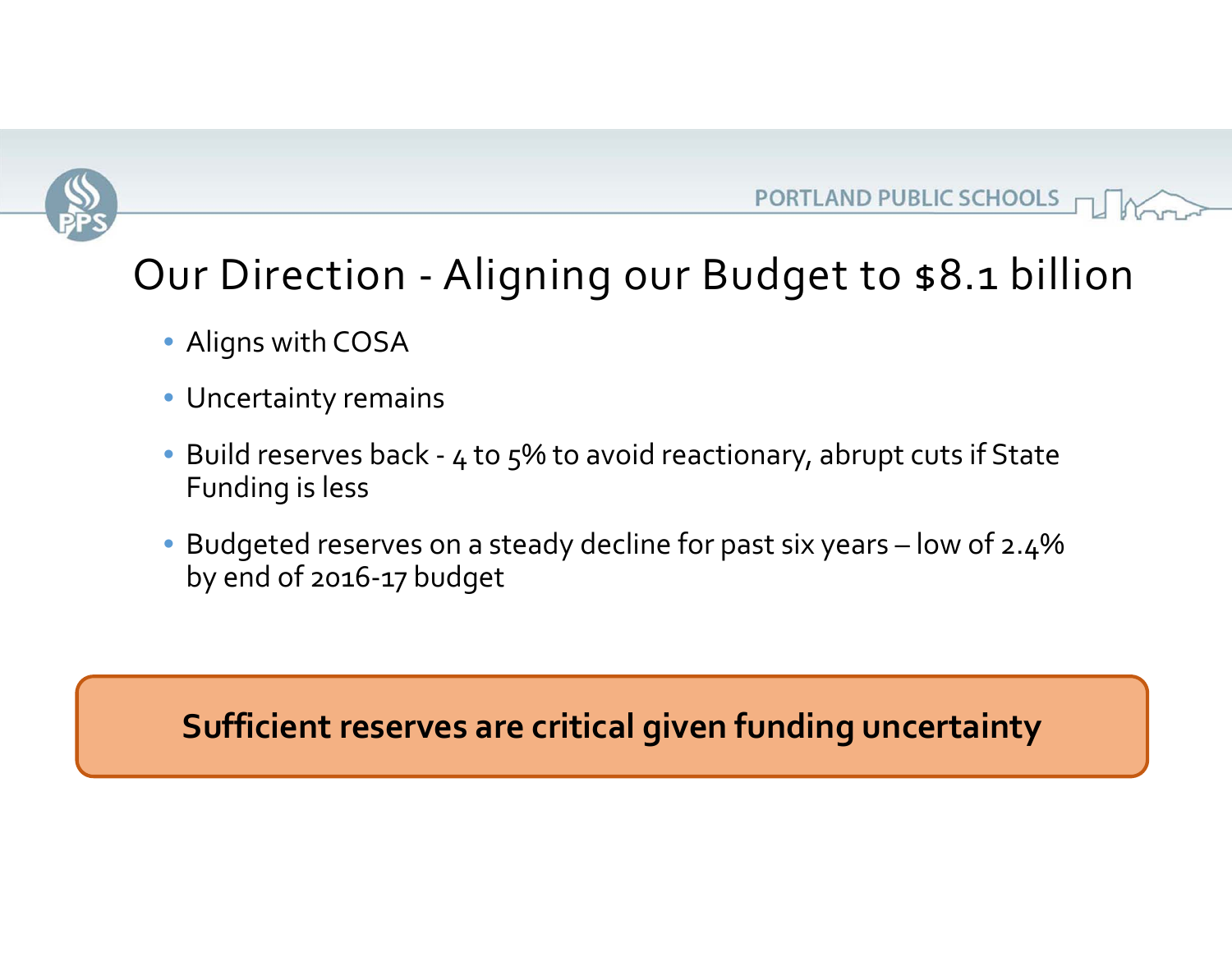

PORTLAND PUBLIC SCHOOLS THE

## Estimating our Deficit

| <b>General Fund Only</b><br><b>USD in Millions</b> | <b>Forecast</b><br>2016-17 | <b>Budget</b><br>2017-18                    | Change |
|----------------------------------------------------|----------------------------|---------------------------------------------|--------|
| <b>Beginning Balance</b>                           | \$<br>37.8                 | $\left  \boldsymbol{\zeta} \right $<br>18.1 |        |
| <b>Total Revenue</b>                               | 562.6                      | 587.1                                       | 4%     |
| <b>Total Resources</b>                             | 600.4                      | 605.2                                       | 1%     |
| <b>Total Expenses</b>                              | 582.3                      | 599.6                                       | 3%     |
| Contingency                                        |                            | 23.6                                        |        |
| <b>Total Requirements</b>                          | 582.3                      | 623.2                                       | 7%     |
| <b>Ending Balance</b>                              | \$<br>18.1                 | \$                                          |        |
| <b>Budget</b>                                      |                            |                                             |        |
| Surplus/(Deficit)                                  | \$                         | \$<br>(18.0)                                |        |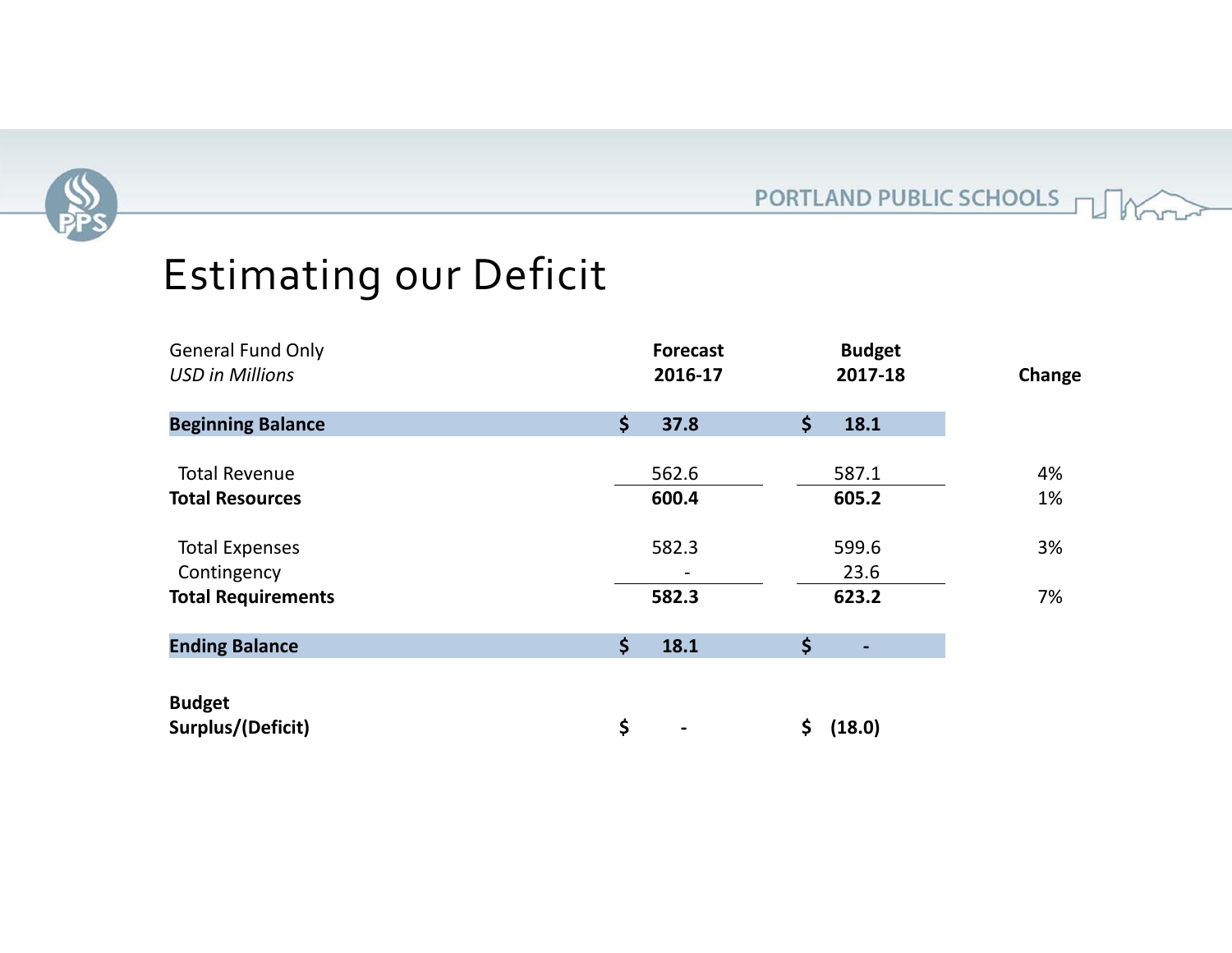



### Guiding Principles for Budget

- Student Health and Safety
- Closing the Achievement Gap (Equity)
- Student Learning and Achievement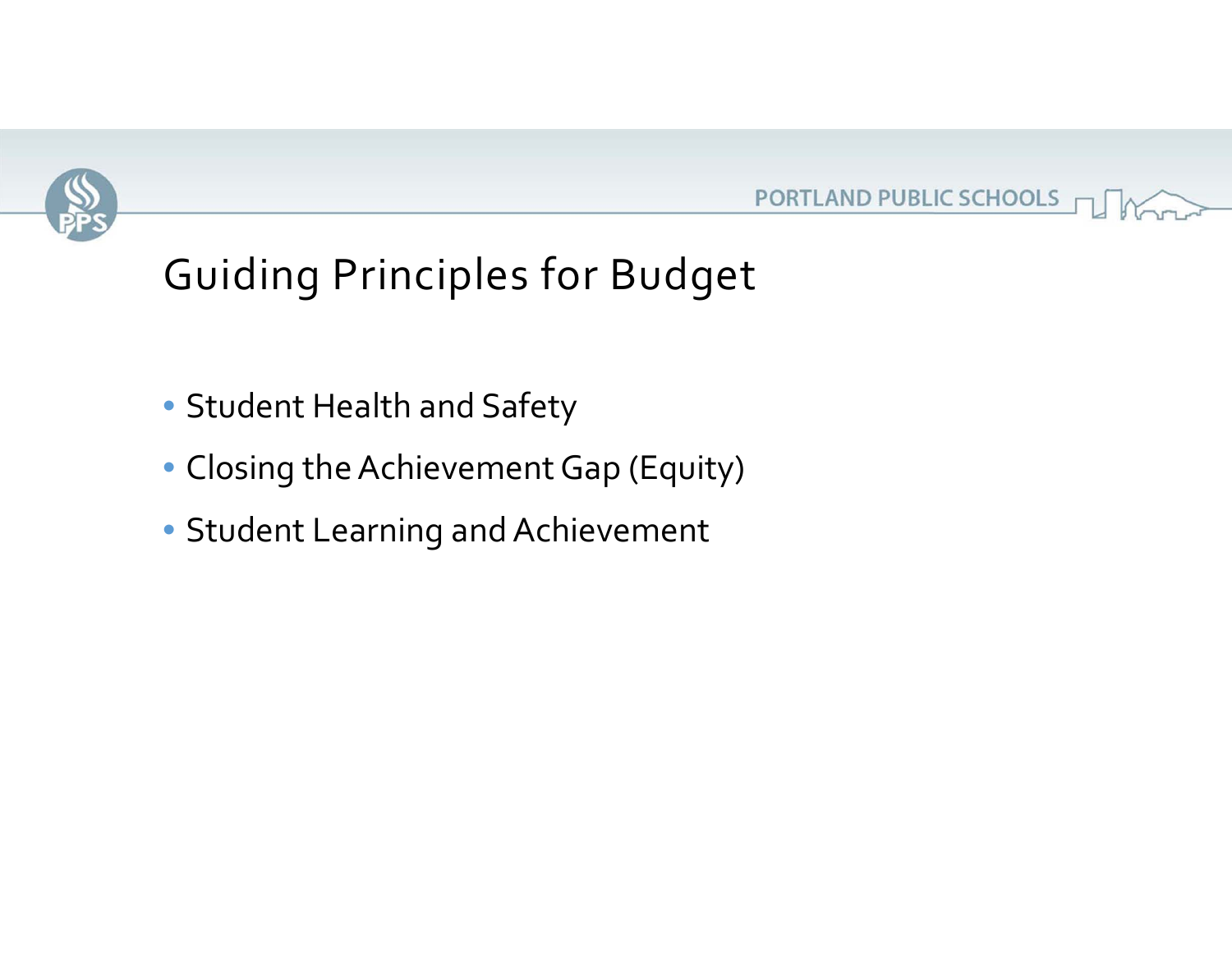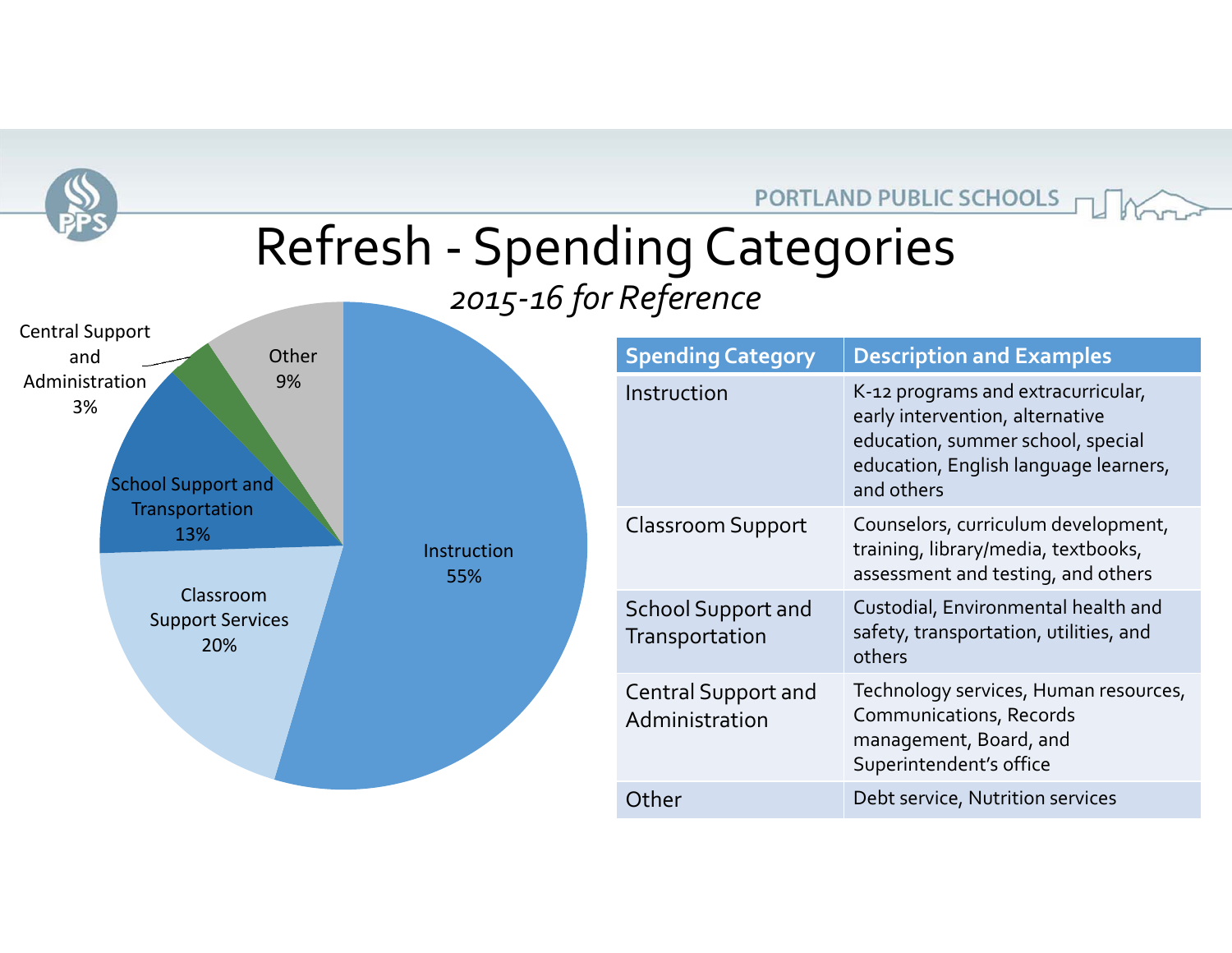

# SpendingTrends overTime *In Millions ofUSD*

 $L$  Mon

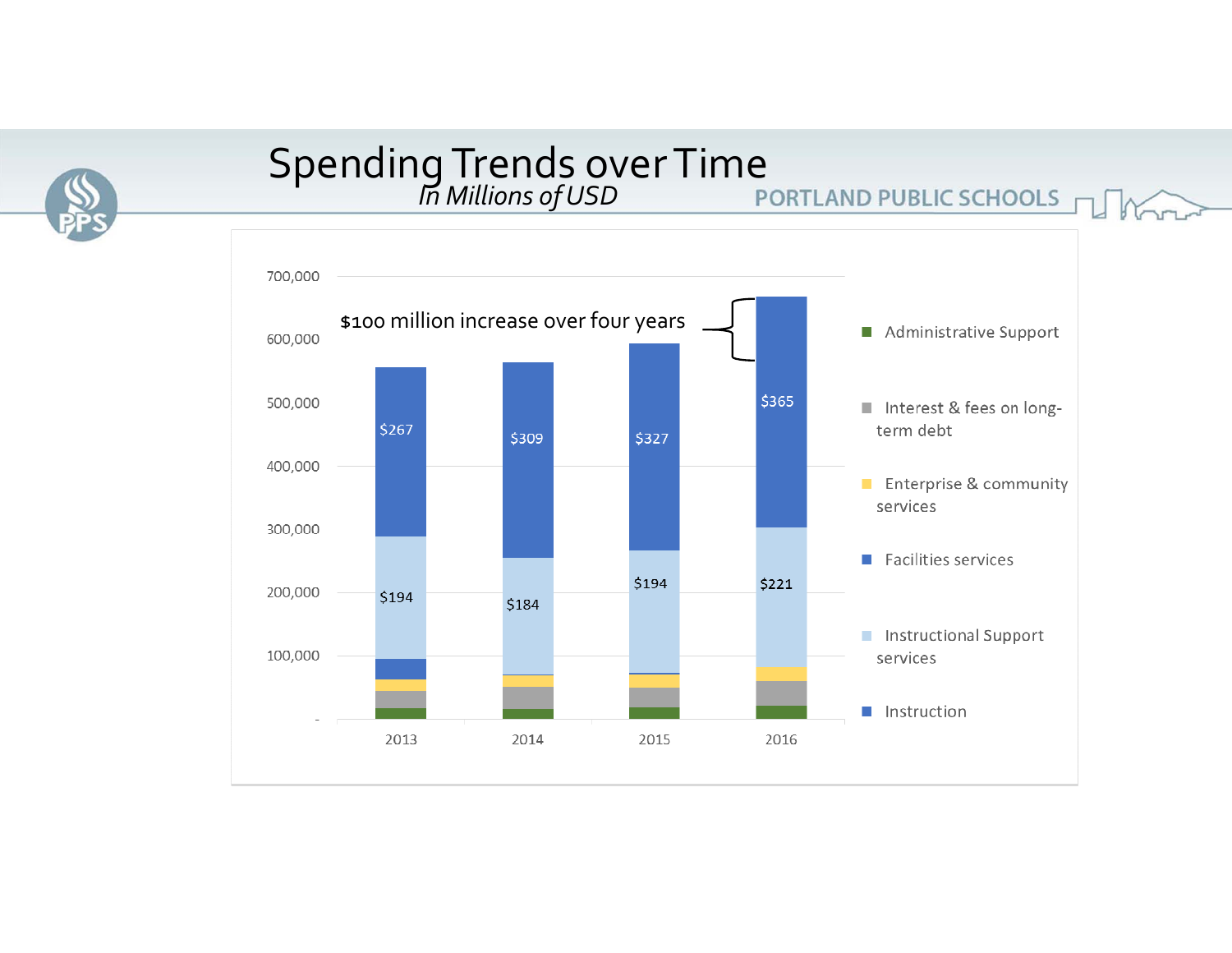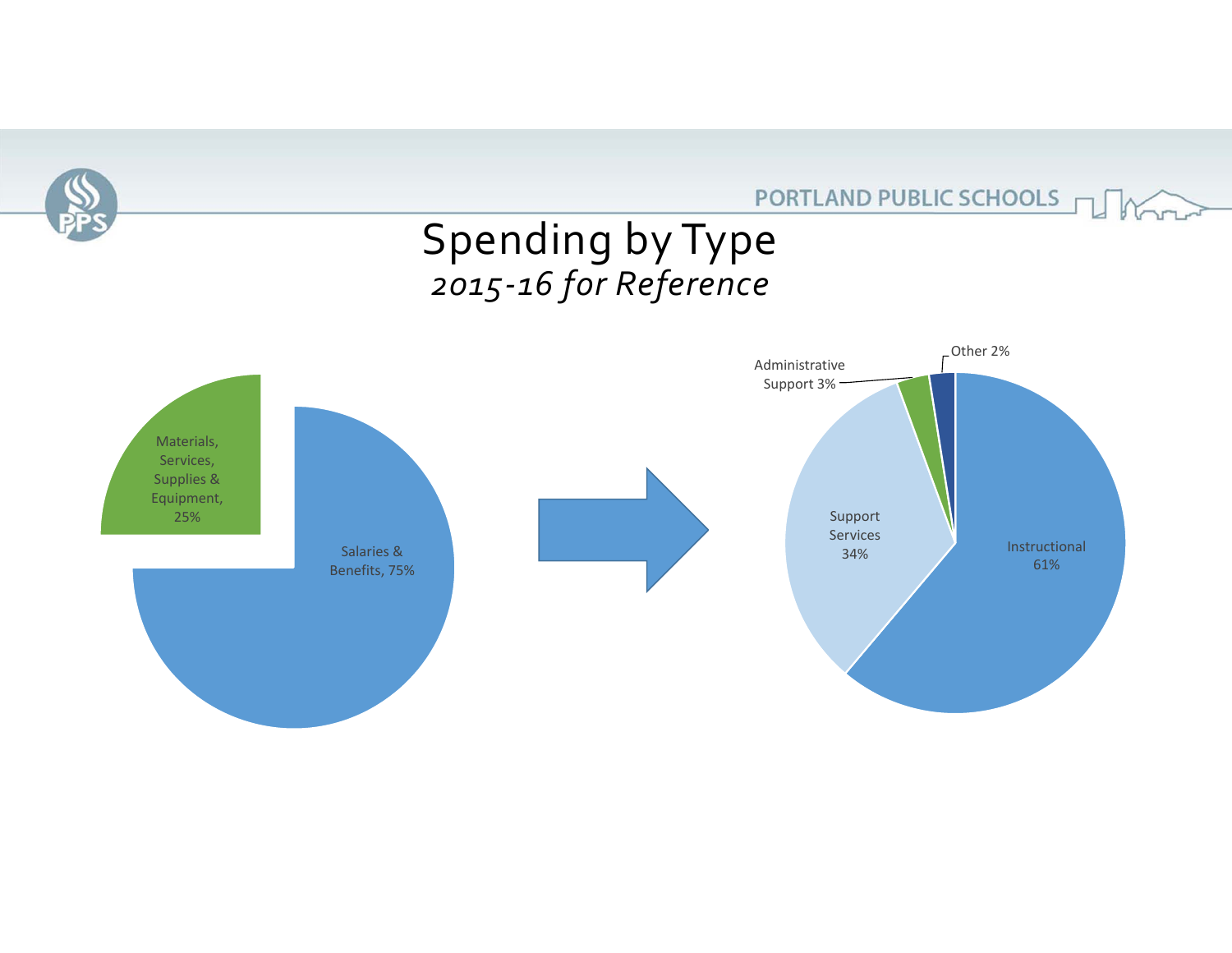



### Allocating the Reduction

|                                                            | <b>Target</b> |                  |      |          |
|------------------------------------------------------------|---------------|------------------|------|----------|
| <b>USD</b> in Millions                                     | 2017-18       | <b>Reduction</b> |      | % Change |
|                                                            |               |                  |      |          |
| Schools                                                    | \$307.4       |                  | 10.2 | 3%       |
| School Support and Other (SPED, ELL, Transportation, etc.) | 286.8         |                  | 7.8  | 3%       |
| Contingency & Transfers                                    | 29.1          |                  |      | 0%       |
| <b>Total</b>                                               | 623.4         |                  | 18.0 | 3%       |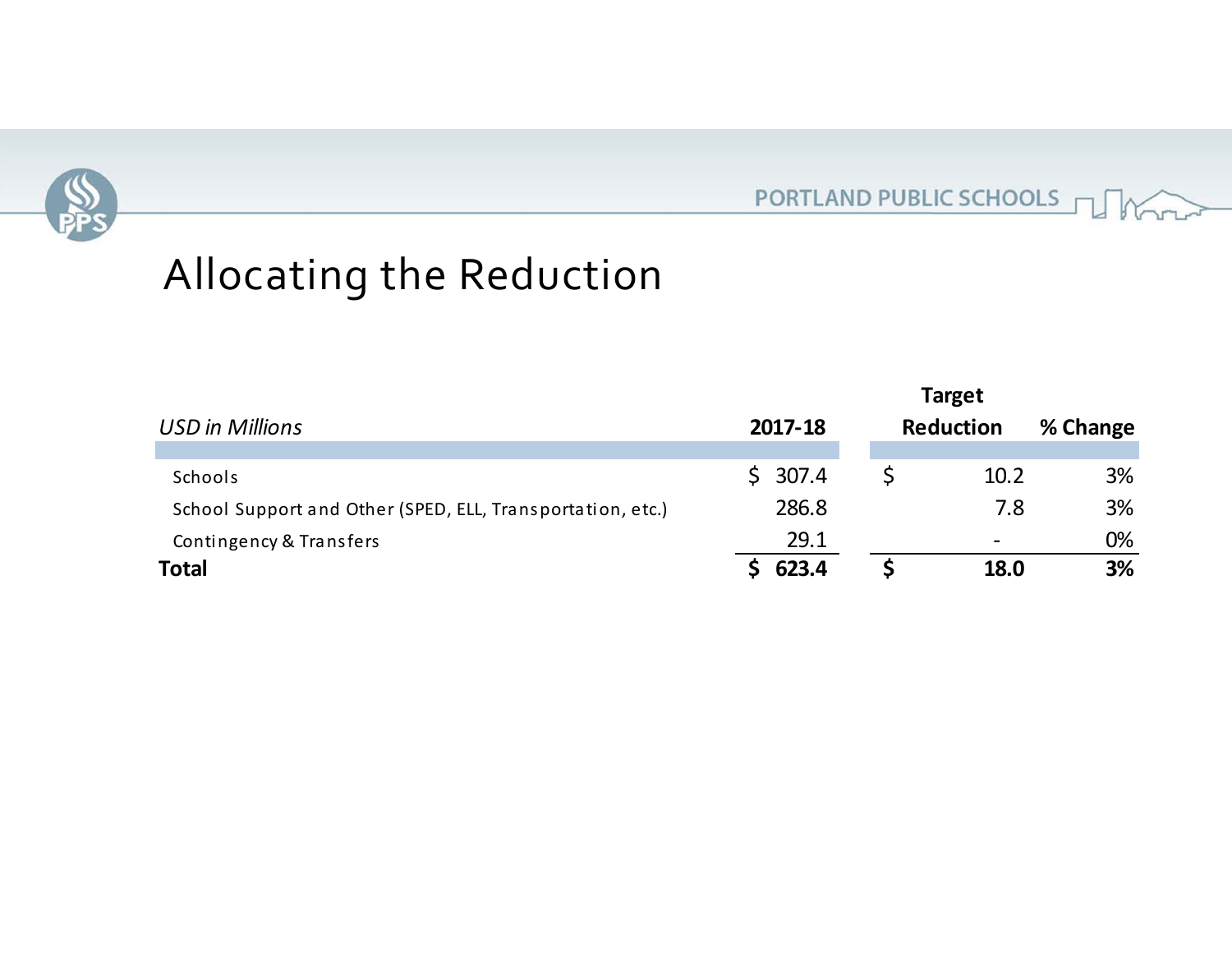#### PORTLAND PUBLIC SCHOOLS TUNGER



|                                  | $K - 5$        | Middle Schools (6 - 8) | High Schools (9 - 12) |
|----------------------------------|----------------|------------------------|-----------------------|
| <b>Portland Public Schools</b>   | 25.8:1         | 24.75:1                | 21.63:1               |
|                                  |                |                        |                       |
| <b>Beaverton School District</b> | 24.8:1(K)      | 26.33:1                | 25.53:1               |
|                                  | $27.33:1(1-5)$ |                        |                       |
|                                  |                |                        |                       |
| Salem Schools                    | $27.6:1(K-3)$  | 31:1                   | 35.6:1                |
|                                  | $29.6:1(4-5)$  |                        |                       |

Note: PPS allocates additional FTE to ensure that Kindergarten class sizes do not exceed 25 students.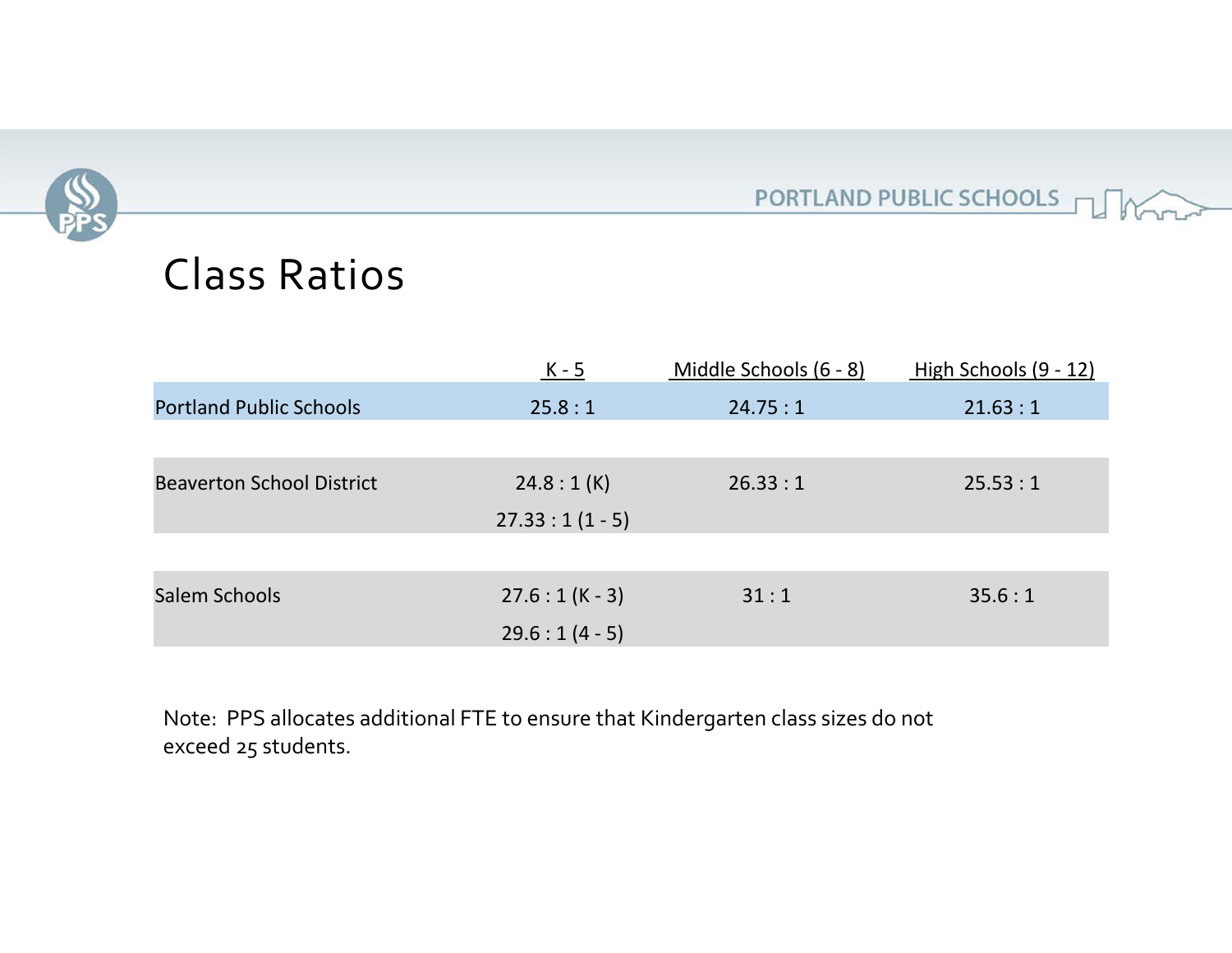



#### Equity Allocation

- Additional FTE is allocated to promote greater equity across the **District**
- In the 2016‐<sup>17</sup> adopted budget, equity allocation is 8% of the non‐ administrative formula FTE
- Half of equity allocation is based on student socio‐economic status and the other half of equity allocation is based on the number of students PPS identifies as historically underserved.